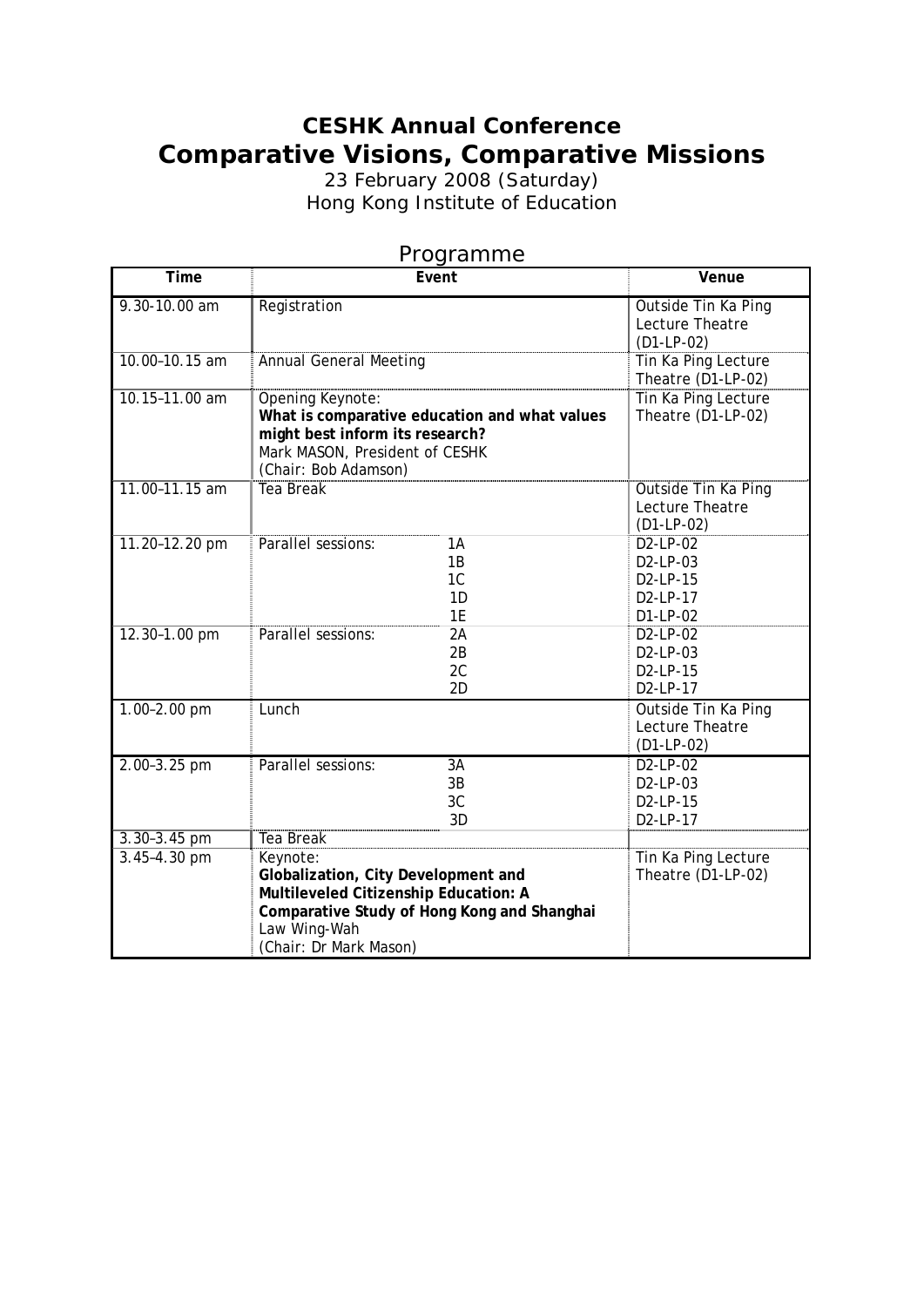| <b>Parallel Session</b> | Papers                                                                                                                                                                                 | Venue                 |
|-------------------------|----------------------------------------------------------------------------------------------------------------------------------------------------------------------------------------|-----------------------|
| (English)<br>1A         | A Comparative Analysis of Micro-Financing Migrant<br><b>Education in China</b><br>James Warren Menefee III                                                                             | D2-LP-02              |
| 11.20-12.20 pm          | Women Literacy Education in China: What is the Possible<br><b>Strategy for NGO</b><br>Zhang Xuemei                                                                                     |                       |
|                         | Chair: Bjorn Harald Nordtveit                                                                                                                                                          |                       |
| (English)<br>1B         | Implementing Citizenship Education in Twenty Eight<br>Countries: Does the Mode of Curriculum Delivery<br><b>Enhance Student Learning?</b>                                              | D <sub>2</sub> -LP-03 |
| 11.20-12.20 pm          | Kerry Kennedy, Greg Fairbrother & Leung Yan Wing                                                                                                                                       |                       |
|                         | International Civic and Citizenship Education Study:<br>Hong Kong's participation and the prospect for an Asian<br>perspective                                                         |                       |
|                         | W.O. Lee, Kerry Kennedy, Law Wing-Wah & C.K. Cheung<br>Chair: Leung Yan Wing                                                                                                           |                       |
| 1C<br>(English)         | Assessment for Learning: A Comparative Study of School<br>Practices in Hong Kong<br>Lo Yiu Chun                                                                                        | D <sub>2</sub> -LP-15 |
| 11.20-12.20 pm          | Changing Visions and Missions of Education Reform in<br>Hong Kong and Taiwan<br>Anita Poon<br>Chair: Maria Manzon                                                                      |                       |
| (Putonghua)<br>1D       | Complexity theory and the MOTERDS - the implication of                                                                                                                                 | D2-LP-17              |
|                         | a simple mission statement<br>方炳隆 Fong Peng Long                                                                                                                                       |                       |
| 11.20-12.20 pm          | <b>Comparative Studies on Current Status of Adapted Sports</b><br>between China and the United States<br>Jin Mei, Xu Fang, Zeng Xianghui, Meng Huan and Zou Yitian<br>Chair: Yu Baohua |                       |
| 1E<br>(English)         | Globalisation and Chinese Knowledge Diaspora: An                                                                                                                                       | Tin Ka Ping           |
|                         | <b>Australian Case Study</b><br>Rui Yang                                                                                                                                               | Lecture Theatre       |
| 11.20-12.20 pm          | Business Practice in Tertiary Education-The Changing<br>Role of Department Heads<br>Leung Miu Yee, Catherine                                                                           | $(D1-LP-02)$          |
|                         | Chair: Chai Wenyu                                                                                                                                                                      |                       |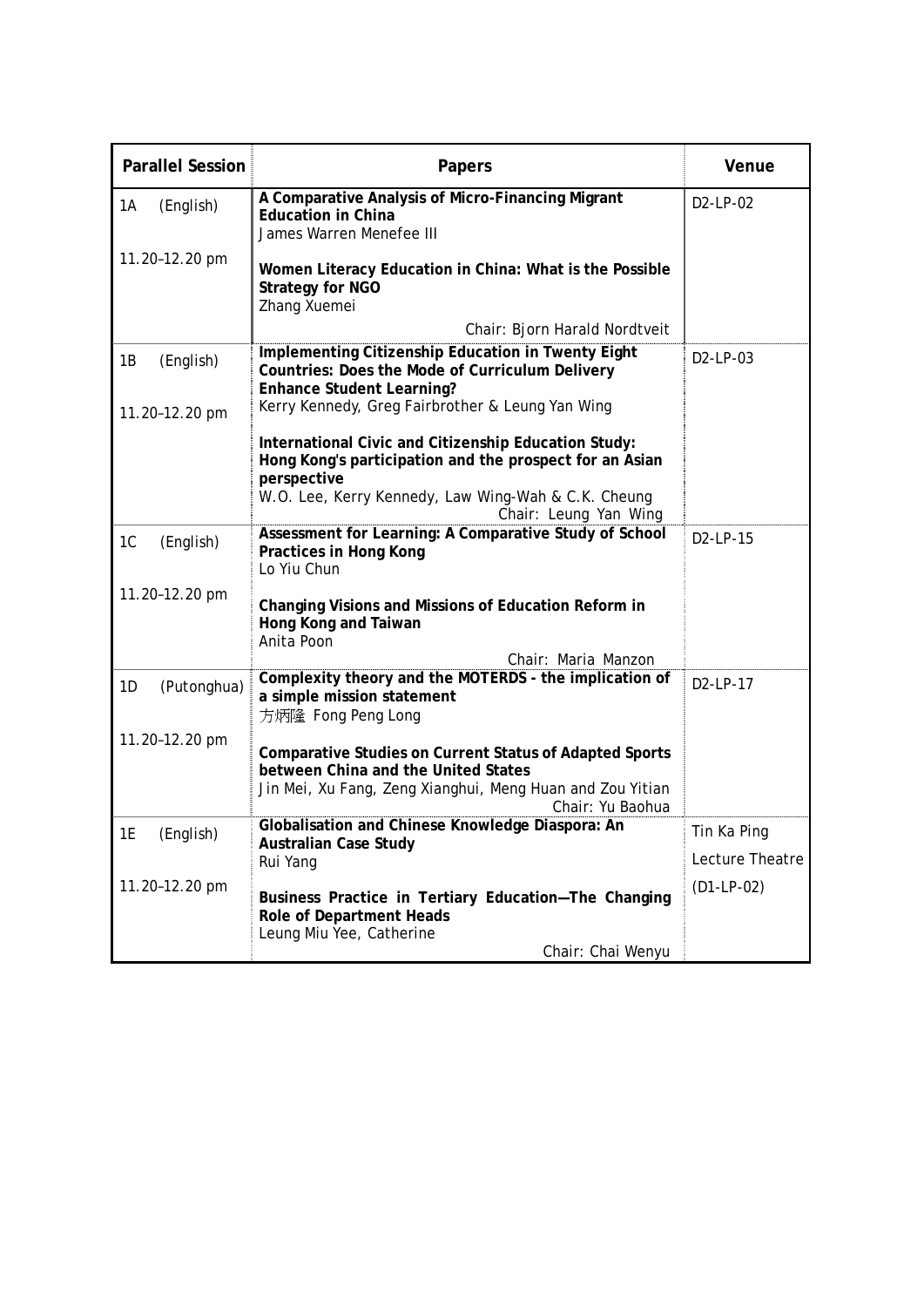| <b>Parallel Session</b> | Papers                                                                                           | Venue                 |
|-------------------------|--------------------------------------------------------------------------------------------------|-----------------------|
| (Cantonese)<br>2A       | In Search of Quality Research: A Preliminary Research<br>Agenda of the UMFED                     | $D2$ -LP-02           |
| 12.30-1.00 pm           | 單文經 Shen Wen Jing                                                                                |                       |
|                         | Chair: 陳敬濂 Chan Keng Lim                                                                         |                       |
| 2B<br>(English)         | Comparing Hong Kong Teachers' Sense of Efficacy for<br>Teaching Chinese and Non-Chinese Students | $D2$ -LP-03           |
| 12.30-1.00 pm           | Kerry Kennedy, Hue Ming Tak and Tsui Kwok Tung                                                   |                       |
|                         | Chair: Lo Yiu Chun                                                                               |                       |
| 2C<br>(English)         | A Comparative Study of the Bandsman Curricula of the<br>Royal Thai Military Schools of Music     | D <sub>2</sub> -LP-15 |
| 12.30-1.00 pm           | Julaopas Somkiat                                                                                 |                       |
|                         | Chair: Greg Fairbrother                                                                          |                       |
| (Cantonese)<br>2D       | 社會科課程現狀及展望:中國內地,台灣,香港及澳門四地比<br>較                                                                 | D2-LP-17              |
| 12.30-1.00 pm           | 黃逸恆                                                                                              |                       |
|                         | Chair: 陳敬濂                                                                                       |                       |